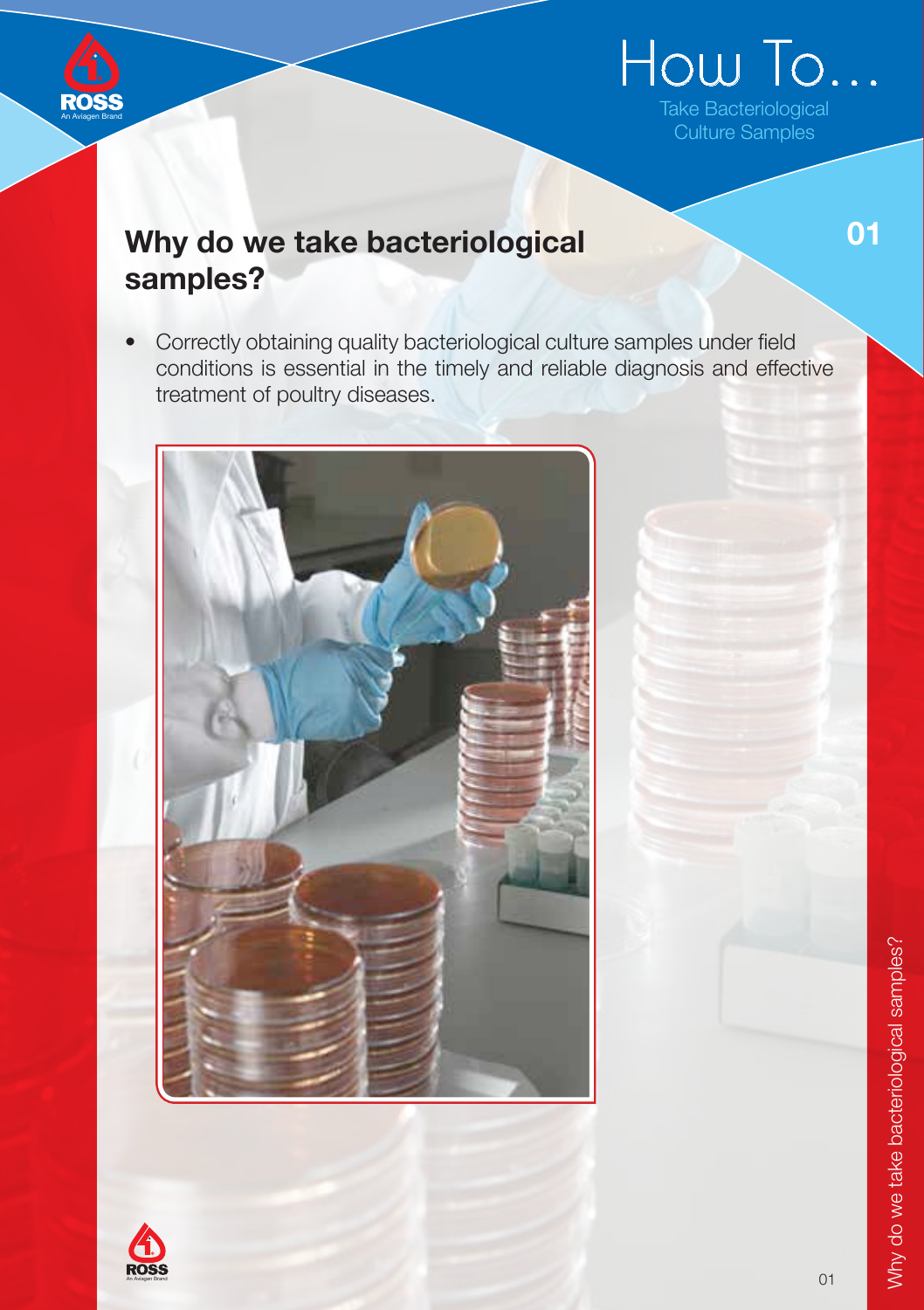# How to... Take Bacteriological

Culture Samples

 $\overline{\mathbf{01}}$ 

# Procedure

#### Key Considerations for Bacteriological Sampling

- Samples should be taken from living or recently dead animals.
- Samples should be taken from site(s) showing possible signs of disease as early as possible after illness is observed.
- Samples should be obtained from the edge of lesions as microbial replication will be the most active at this location.
- An aseptic (sterile) technique is essential to avoid cross-contamination during sample collection.

Note - Samples taken from animals recently treated with antibiotics are of little value for the isolation of bacteria.

#### Equipment Needed for Sampling

- Scissors  **Scissors** Science  **Scissors** Science  **Science Science Scissors** Science Science Science Science Science Science Science Science Science Science Science Science Science •
- **Scalpel**
- **Forceps**
- **Spatula**
- Bacteriological loop
- Spray with an alcohol based disinfectant
- **Gloves**
- • Bunsen burner
- Sterile swabs in individual containers
- Sterile transportation containers

| <b>Specimen Types</b> | <b>Examples</b>                                              |
|-----------------------|--------------------------------------------------------------|
| <b>Fluids</b>         | <b>Blood, Egg Contents, Exudates (fluid from</b><br>tissues) |
| <b>Swabs</b>          | <b>Body Surfaces and Body Cavities</b>                       |
| <b>Tissue</b>         | <b>Internal Organs</b>                                       |
| <b>Feces</b>          | <b>Fecal Material</b>                                        |

Note - Types of specimens required for bacteriological culture vary significantly depending on the disease suspected. Specimens required for each disease should be determined by a veterinarian. Always consider collecting an appropriate and complete set of specimens for the disease suspected. Incorrect specimen collection could cause an unreliable result of the bacteriology test.

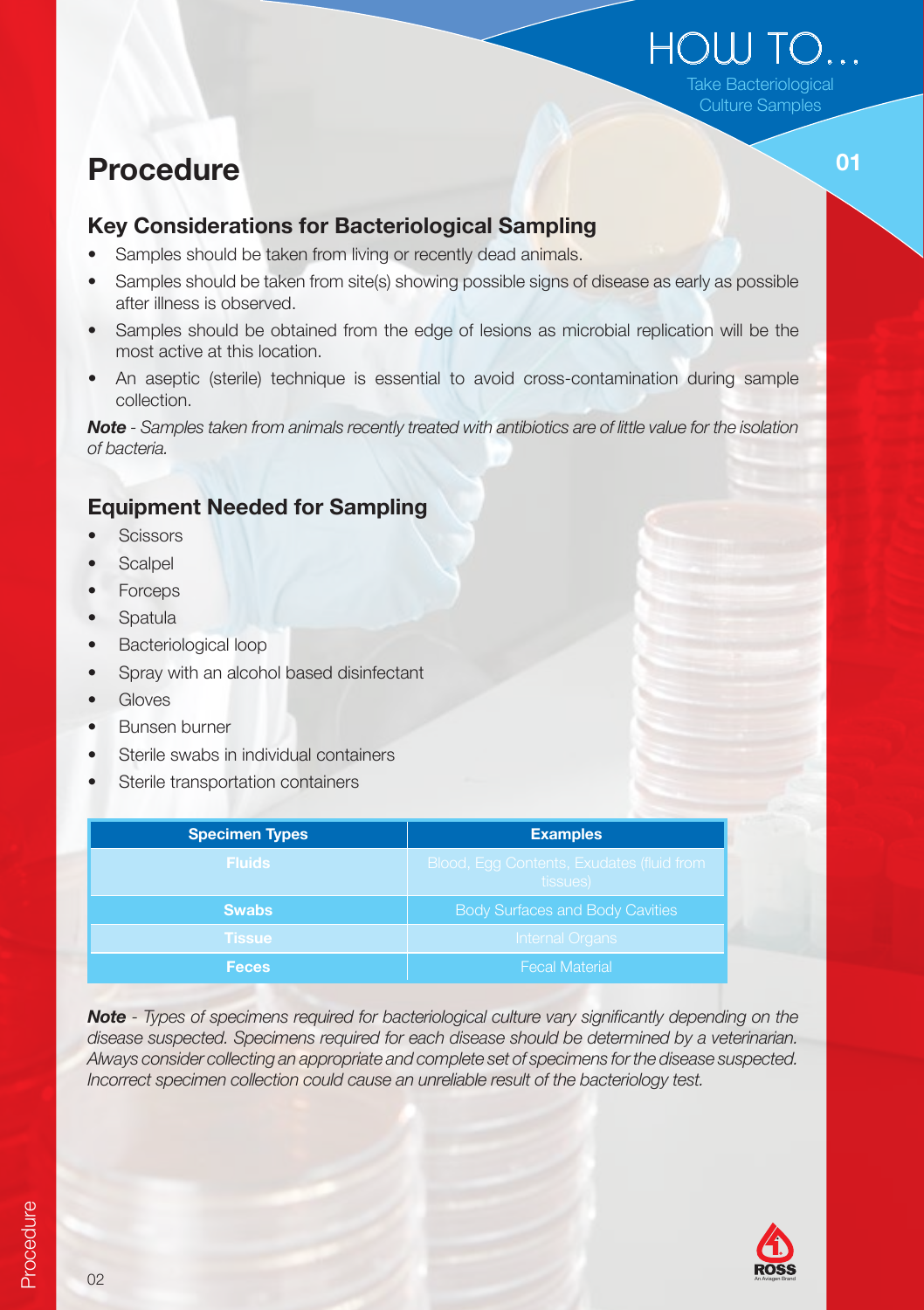## $H$  $O$  $H$  $O$  $H$ Take Bacteriological

Culture Samples

### Procedure for taking bacteriological samples

All birds used for sampling must be humanely euthanized by a trained individual.

#### Step 1 Prepare work area and sampling instruments

- Disinfect the work area with an approved disinfectant.
- Clean and sterilize instruments by flaming them over a Bunsen burner and allowing them to cool prior to use.



#### Step 2 Sampling

#### Procedure for Taking Tissue Samples

- Always wear gloves.
- Flame instruments until cherry red and allow cooling prior to use.
- Using a scalpel cut a piece of tissue (approximately 4 cm<sup>3</sup>).
- Using forceps, place tissue into a sterile container. If multiple tissue samples are taken place each in a separate container.
- Send sample to the microbiology laboratory.

#### Procedure for Taking Swab Samples

- Swabs should be taken if fresh tissue samples are not an option.
- Expose the organ surface, joint or cavity from which the swab is to be taken.
- Immerse a sterile swab into the sample material or fluid.
- Step 2
- Place swab into sterile tube containing appropriate bacteriology transportation media (commercially available).

Note - Bacteriological samples from intestines should always be collected last to avoid contamination of other organs with the intestinal content during necropsy.